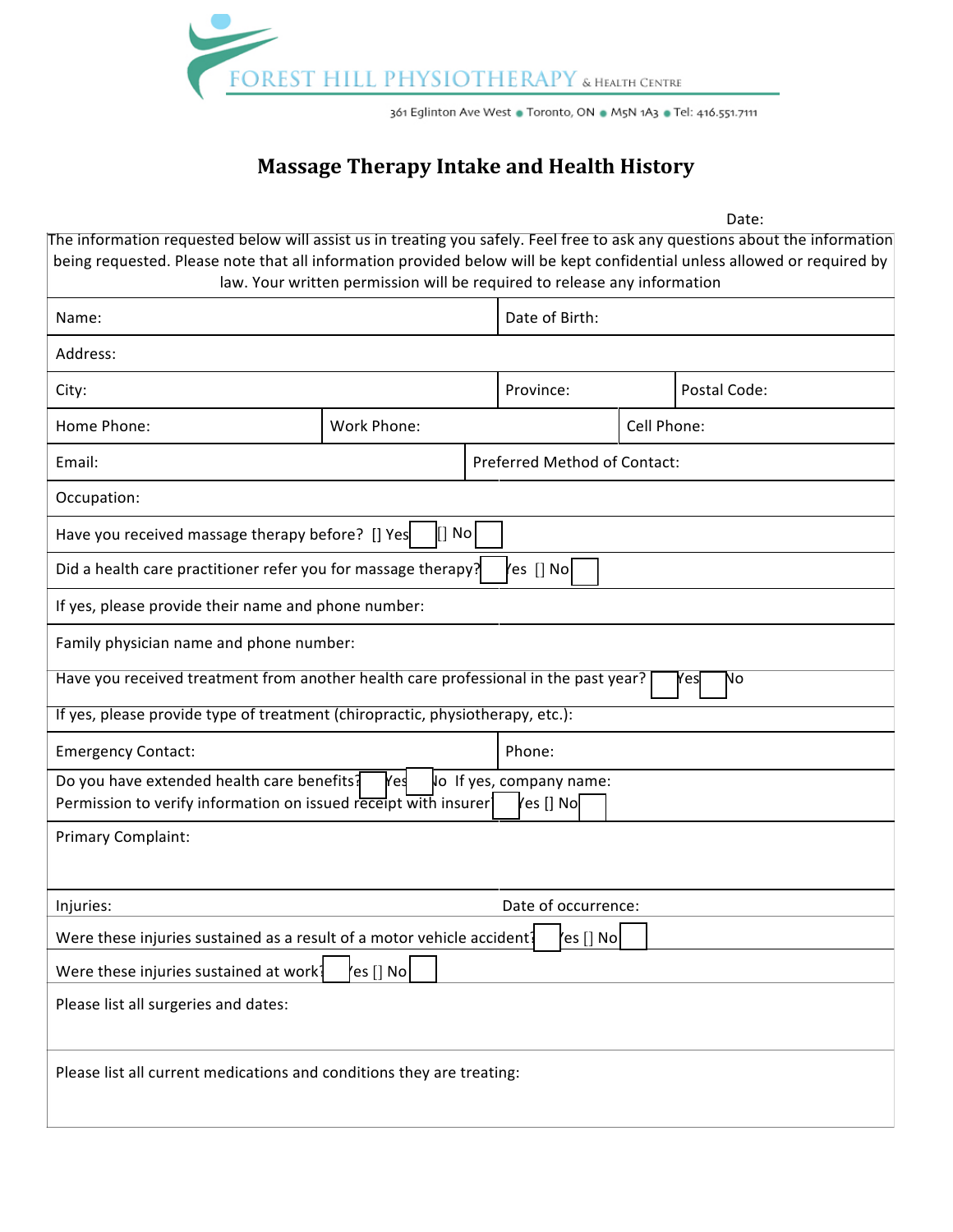FOREST HILL PHYSIOTHERAPY & HEALTH CENTRE

361 Eglinton Ave West . Toronto, ON . M5N 1A3 . Tel: 416.551.7111

#### Please indicate conditions you are experiencing or have experienced:



Is there a family history of any of the conditions listed above?

Do you have any internal pins, wires, artificial joints or special equipment? Yes-No If yes, where? \_\_\_\_\_\_\_\_\_\_\_\_\_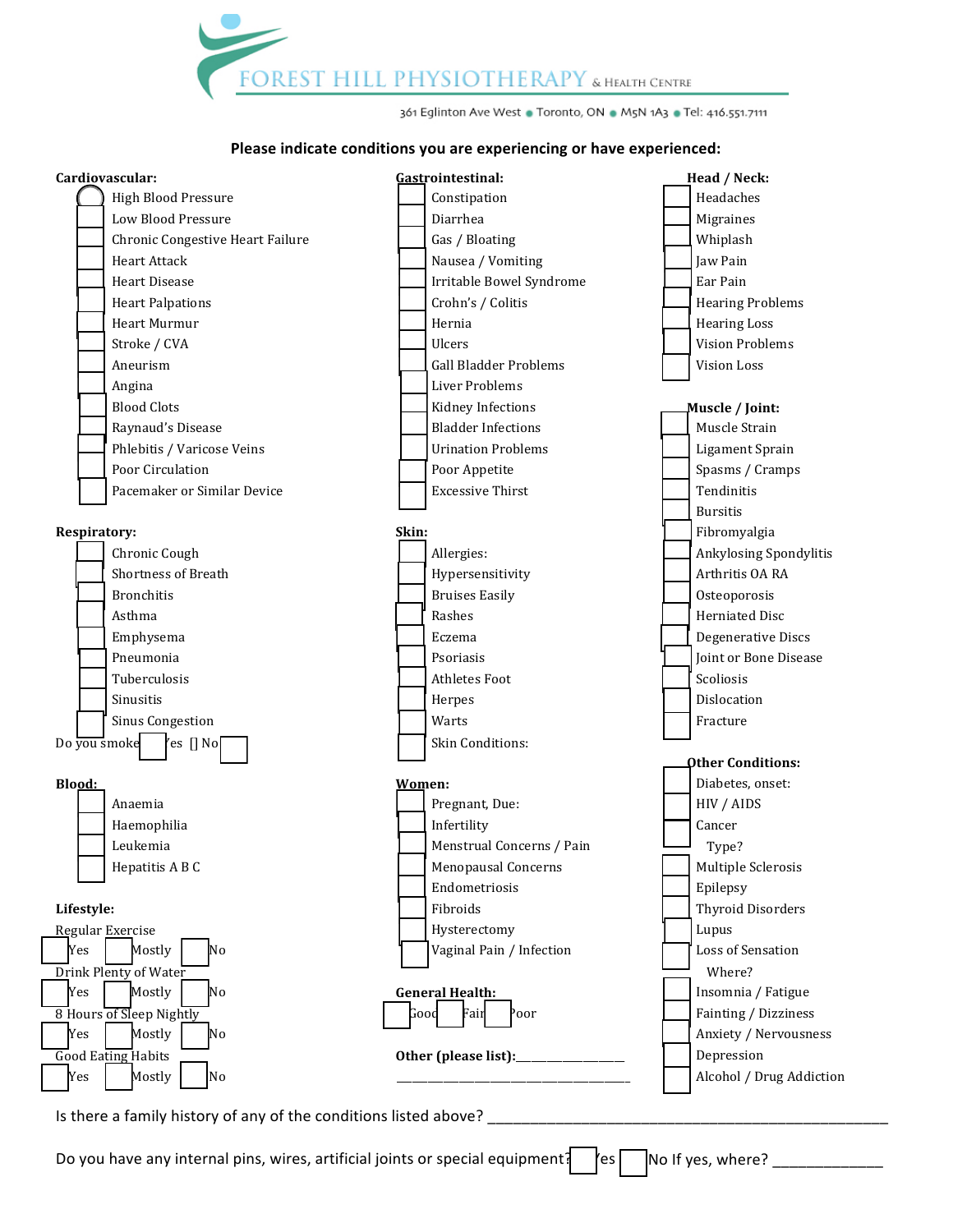

361 Eglinton Ave West . Toronto, ON . M5N 1A3 . Tel: 416.551.7111

#### Please ensure you read the following information in its entirety.

I have read the above information and have stated all my previous and current medical conditions. I will update the Registered Massage Therapist regarding any updates in my condition as soon as possible.

In order to provide treatment, this clinic must collect personal health information. I understand that all information that I provide will be kept confidential unless allowed or required by law. I understand that I will be asked for written authorization before this information can be released.

I understand the 24 hour cancellation policy and agree to pay the missed appointment fee if I cancel within the 24 hour period preceding my appointment time. I understand that I am responsible to pay for the time reserved with the Registered Massage Therapist; regardless of the time I arrive and am ready for my appointment. I understand that this time will include intake, assessment, treatment, self-care recommendations, charting and administration. I understand that payment in full is due on the day of treatment.

| Signature: |  |
|------------|--|
|            |  |

Signature: \_\_\_\_\_\_\_\_\_\_\_\_\_\_\_\_\_\_\_\_\_\_\_\_\_\_\_\_\_\_\_\_\_\_\_\_\_\_\_\_\_\_\_ Date: \_\_\_\_\_\_\_\_\_\_\_\_\_\_\_\_\_\_\_\_\_\_\_\_\_\_\_\_\_\_\_\_

### **Chart for Registered Massage Therapist's Use Only**